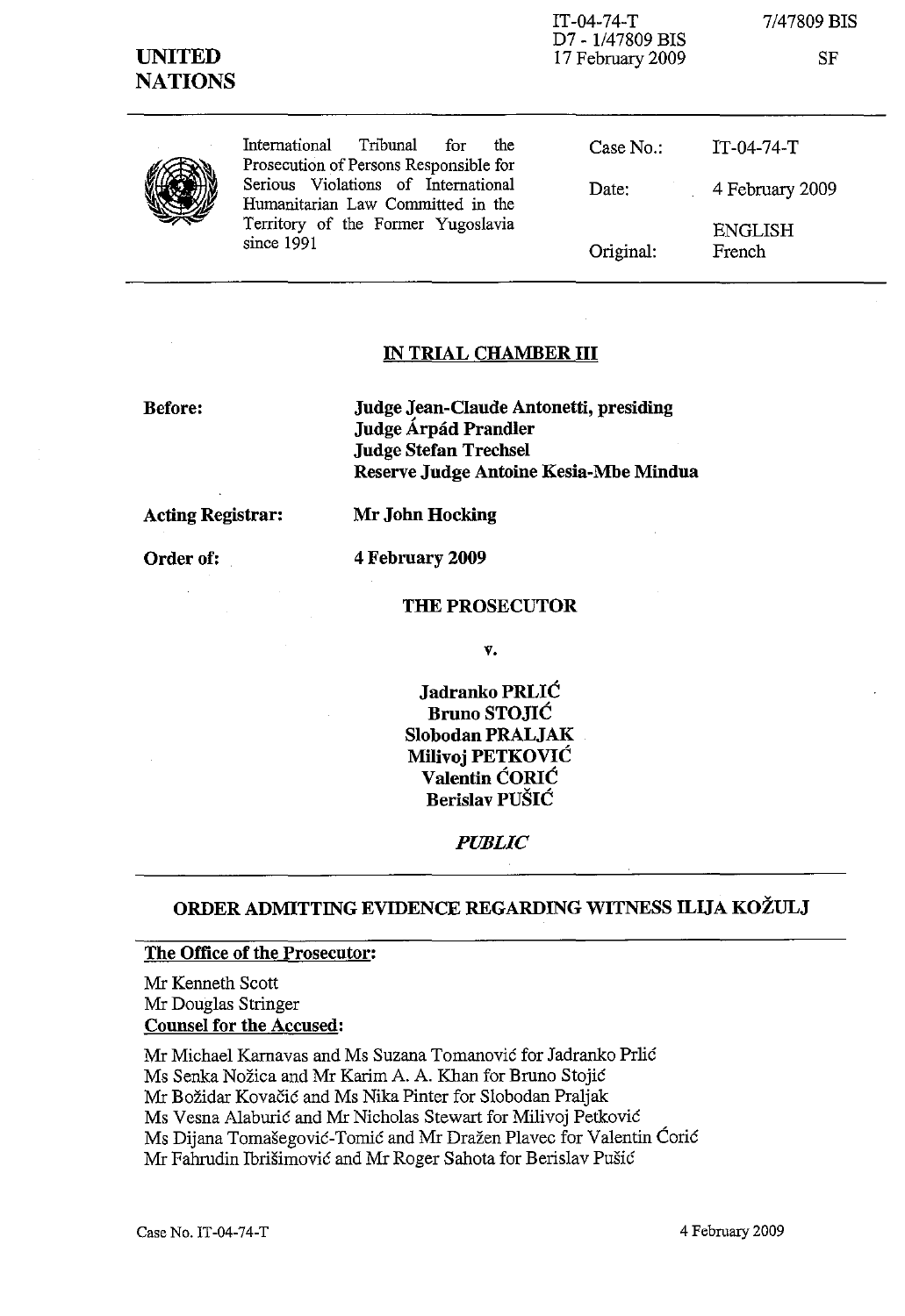**TRIAL CHAMBER ill** ("Chamber") of the International Tribunal for the Prosecution of Persons Responsible for Serious Violations of International Humanitarian Law Committed in the Territory of the Former Yugoslavia since 1991 ("Tribunal");

**CONSIDERING** that Counsel for the Accused Prlic ("Prlic Defence"), Counsel for the Accused Praljak ("Praljak Defence"), and the Office of the Prosecutor ("Prosecution") requested the admission of  $45^1$ ,  $8^2$  and  $14^3$  exhibits, respectively, related to the testimony of Ilija Kozulj ("Proposed Exhibits") who appeared from 22 to 24 September 200S;

**CONSIDERING** that the Chamber has examined the objections raised by the Prosecution to the admission of certain Proposed Exhibits from the Prlic Defence,<sup>4</sup> the objections raised by the Prlic Defence to the admission of certain Proposed Exhibits from the Prosecution<sup>5</sup> as well as the submission filed by the Prosecution in response to these objections:<sup>6</sup>

**NOTING** the Order Requesting Additional Observations from the Parties of 16 December 200S ("Order of 16 December 200S"), wherein the Chamber invited the Defence teams to formulate additional objections to the exhibits proposed in this case by the Prosecution ("Additional Objections") based on the Decision on Presentation of Documents by the Prosecution in Cross-Examination of Defence Witnesses of 27 November 200S ("Decision of 27 November 200S") and requested the Prosecution to respond to any additional objections;<sup>7</sup>

**NOTING** the observations submitted by the Prosecution on the Order of 16 December 200S wherein it essentially argues that it put prosecution exhibits to the defence witnesses in court in accordance with the Chamber's rulings and practices prior to 27 November 200S, and that it no longer has the possibility to put these

 $1$  IC 00856.

<sup>&</sup>lt;sup>2</sup> IC 00857.

<sup>3</sup> IC 00858.

<sup>&</sup>lt;sup>4</sup> "Prosecution Response to the Request of the Accused Jadranko Prlić and Slobodan Praljak for Admission of Exhibits Tendered through Witness Ilija Kozulj", 1 October 2008, hereinafter "Prosecution Objections".

<sup>5</sup> "Prlic Defence Objections to Prosecution Exhibits Tendered through Witness Ilija Kozulj", 1 October 2008, hereinafter "Prlic Defence Objections".

<sup>&</sup>lt;sup>6</sup> "Prosecution Response to the Objections of Accused Jadranko Prlić to Prosecution Exhibits Tendered through Witness Ilija Kozulj", 8 October 2008, hereinafter "Prosecution Response".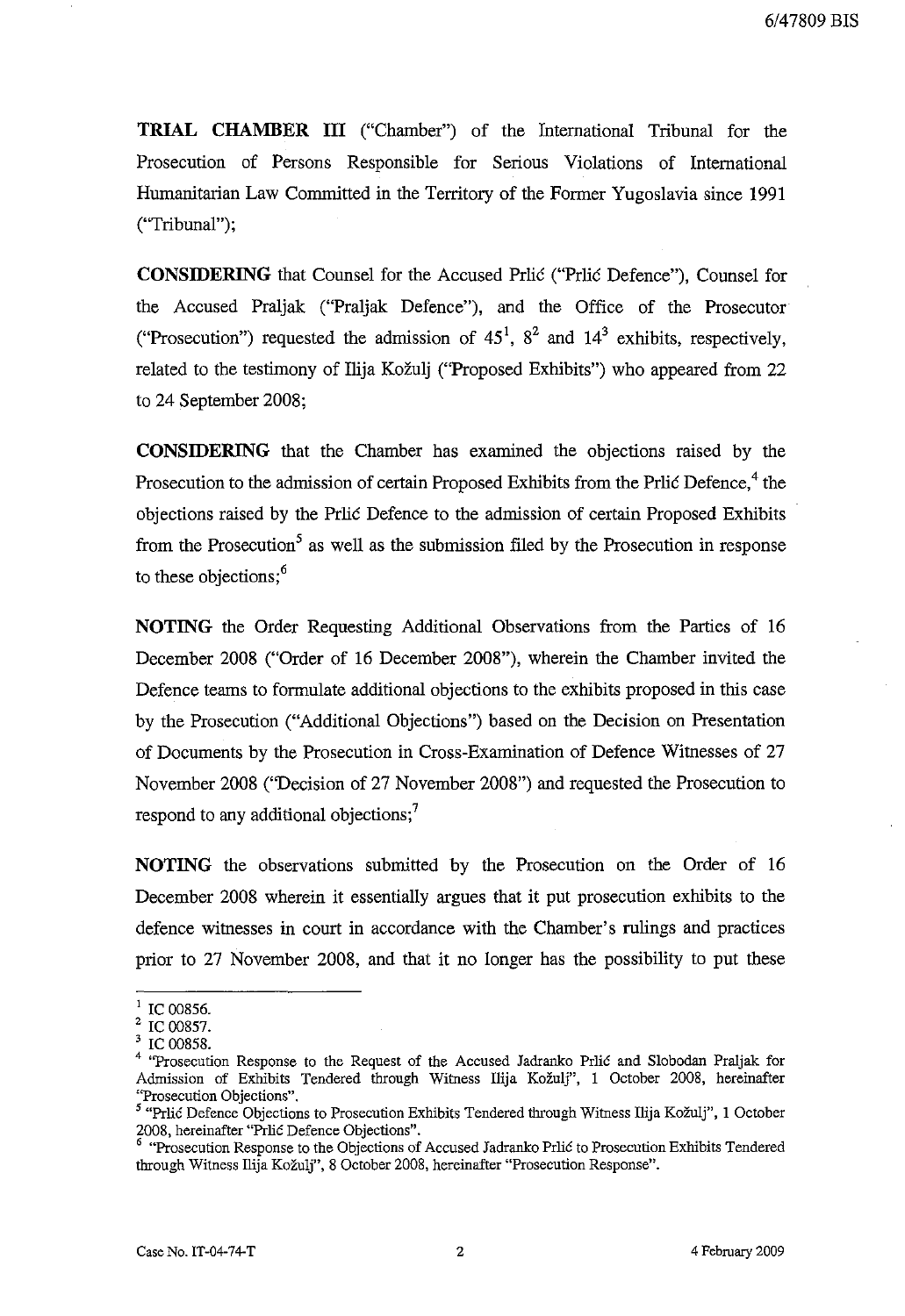exhibits to them in any different way, or to address any different or additional factors to present them:<sup>8</sup>

**CONSIDERING** firstly that the Chamber observes that the Defence teams did not raise Additional Objections based on the Decision of 27 November 2008 to challenge the Prosecution's Proposed Exhibits;

**CONSIDERING** further that the Chamber notes that in its Proposed Exhibits, the Prlic Defence has made a typographical error regarding exhibit number lD 02444 which is typed as lD 0244 in its request for admission and that, consequently, the Chamber will rule only on the admission of Exhibit ID 02444 put to Witness Ilija Kožulj;

**CONSIDERING** furthermore that the Chamber observes that Proposed Exhibit P 04699 has already been admitted by the Chamber $<sup>9</sup>$  and that the request in respect of it</sup> is therefore moot;

**CONSIDERING** that the Chamber has examined each of the Proposed Exhibits on the basis of the admissibility criteria set out in the Decision on Admission of Evidence rendered by the Chamber on 13 July 2006 ("Decision of 13 July 2006"), and the Decision Adopting Guidelines for the Presentation of Defence Evidence rendered by the Chamber on 24 April 2008 ("Decision of 24 April 2008");<sup>10</sup>

**CONSIDERING** that the Chamber decides to admit into evidence the Proposed Exhibits indicated "Admitted" in the Annex attached to this decision since they were put to Witness Ilija Kozulj and bear sufficient indicia of relevance, probative value and reliability;

**CONSIDERING** that the Chamber decides not to admit into evidence the Proposed Exhibits indicated "Not Admitted" in the Annex attached to this decision since they are not consistent with the instructions laid down in the Decisions of 13 July 2006 and 24 April 2008 for the reasons set out in the Annex attached to this decision;

Order of 16 December 2008, p. 3.

<sup>8</sup> "Prosecution Observations Concerning the Trial Chamber's 16 December 2008 Order Requesting Additional Observations", 8 January 2009, p. 2, paras. 4 and 6.

<sup>&</sup>lt;sup>9</sup> "Order to Admit Evidence Relative to Witness William Tomljanovich", 2 October 2006.

 $10$  Guideline 8 related to: The Admission of Documentary Evidence through a Witness.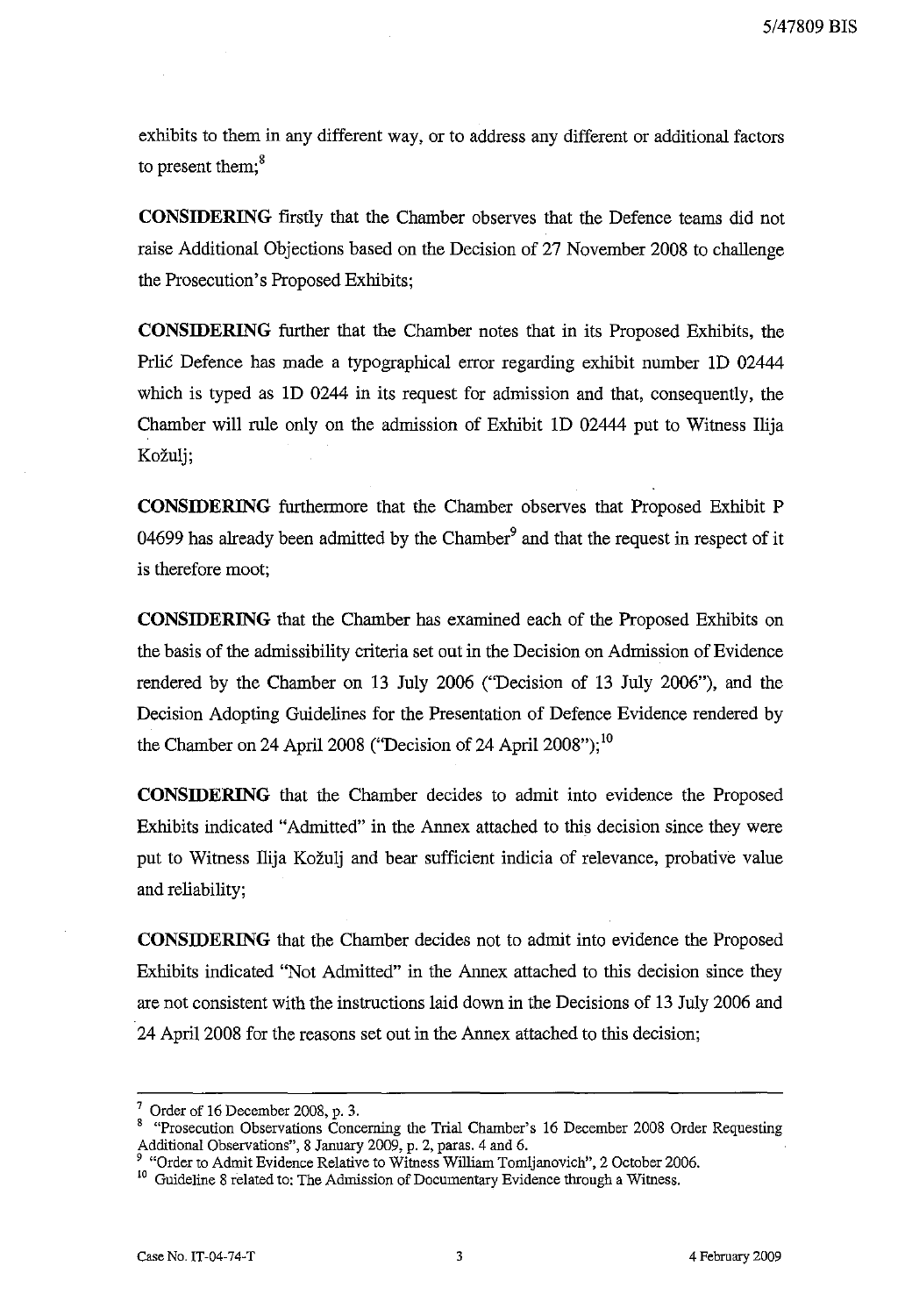#### **FOR THE FOREGOING REASONS,**

**PURSUANT TO** Rules 54 and 89 of the Rules of Procedure and Evidence,

**GRANTS** the request for admission of the Praljak Defence;

**PARTIALLY GRANTS** the request for admission of the Prlic Defence and the Prosecution;

**DECIDES** that the Proposed Exhibits indicated "Admitted" in the Annex attached to this Decision are to be admitted into evidence;

**DISMISSES AS MOOT** the request of the Prosecution regarding Proposed Exhibit P 04699 for the reasons stated in the Annex attached to this decision;

**DENIES** in all other respects the requests for admission of Proposed Exhibits of the Prlic Defence and the Prosecution for the reasons stated in the Annex attached to this Decision.

Done in English and in French, the French version being authoritative.

/sizned/ Jean-Claude Antonetti Presiding Judge

Done this fourth day of February 2009 At The Hague The Netherlands

[Seal of the Tribunal]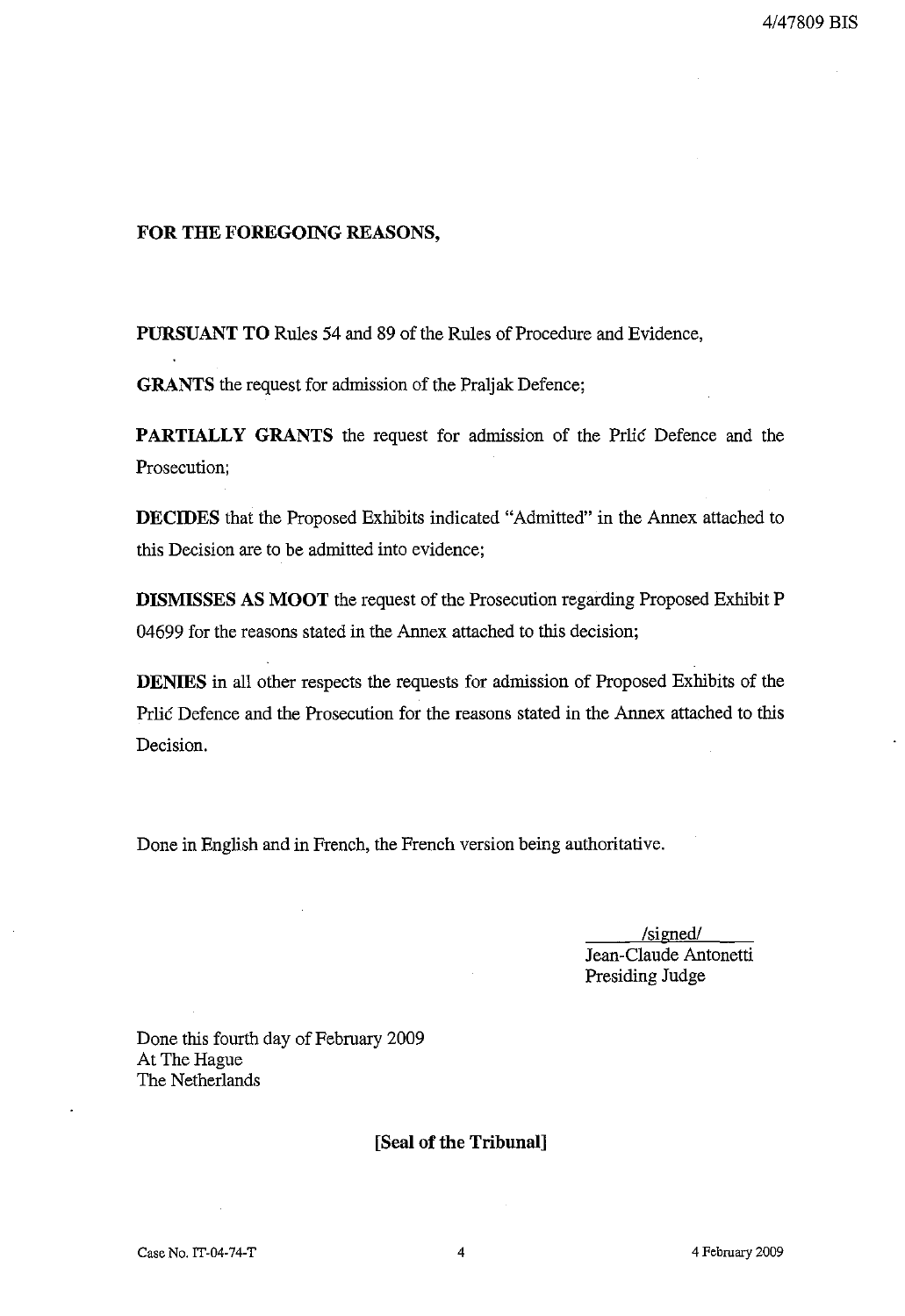# **Annex**

 $\frac{1}{2}$ 

 $\Delta \phi = 0.000$  and  $\Delta \phi$ 

 $\frac{1}{\sqrt{2}}\sum_{i=1}^{n-1} \frac{1}{\sqrt{2}}\left(\frac{1}{\sqrt{2}}\right)^2$ 

 $\hat{\mathcal{A}}$ 

 $\mathcal{A}$ 

 $\mathcal{L}^{\mathcal{L}}(\mathcal{L}^{\mathcal{L}})$  and  $\mathcal{L}^{\mathcal{L}}(\mathcal{L}^{\mathcal{L}})$  and  $\mathcal{L}^{\mathcal{L}}(\mathcal{L}^{\mathcal{L}})$ 

| <b>Exhibit number</b> | Party proposing          | Admitted/Not                 |
|-----------------------|--------------------------|------------------------------|
| (preferably in        | admission of the exhibit | admitted/Marked for          |
| numerical order)      |                          | identification (MFI)         |
| 1D 00017              | Prlić Defence            | Admitted                     |
| 1D 00055              | Prlic Defence            | Not admitted (Reason: the    |
|                       |                          | exhibit was not presented to |
|                       |                          | the witness.)                |
| 1D 00063              | Prlić Defence            | Admitted                     |
| ID 00097              | Prlić Defence            | Admitted                     |
| 1D 00162              | Prlić Defence            | Not admitted (Reason: the    |
|                       |                          | exhibit was not presented to |
|                       |                          | the witness.)                |
| 1D 00178              | Prlić Defence            | Not admitted (Reason: the    |
|                       |                          | exhibit was not presented to |
|                       |                          | the witness.)                |
| 1D 00350              | Prlić Defence            | Admitted                     |
| 1D 00432              | Prlić Defence            | Not admitted (The witness    |
|                       |                          | was not able to comment on   |
|                       |                          | the relevance, probative     |
|                       |                          | value and reliability of the |
|                       |                          | exhibit.)                    |
| 1D 00433              | Prlić Defence            | Admitted                     |
| 1D 00566              | Prlić Defence            | Admitted                     |
| 1D 00568              | Prlić Defence            | Admitted                     |
| 1D 00569              | Prlić Defence            | Admitted                     |
| 1D 00589              | Prlić Defence            | Admitted                     |
| 1D 00602              | Prlić Defence            | Admitted                     |
| 1D 00665              | Prlić Defence            | Admitted                     |
| 1D 00690              | Prlić Defence            | Admitted                     |
| ID 00692              | Prlić Defence            | Admitted                     |
| 1D 00827              | Prlić Defence            | Not admitted (Reason: the    |
|                       |                          | exhibit was not presented to |
|                       |                          | the witness.)                |
| 1D 00872              | Prlić Defence            | Admitted                     |
| 1D 00906              | Prlić Defence            | Admitted                     |
|                       |                          |                              |
| 1D 01614              | Prlić Defence            | Admitted                     |
| 1D 01804              | Prlić Defence            | Admitted                     |
| 1D 01805              | Prlić Defence            | Admitted                     |
| ID 01806              | Prlić Defence            | Admitted                     |
| 1D 01807              | Prlić Defence            | Admitted                     |
| 1D 01953              | Prlić Defence            | Admitted                     |
| 1D 01977              | Prlić Defence            | Admitted                     |
| 1D 01982              | Prlić Defence            | Admitted                     |
|                       |                          |                              |
|                       |                          |                              |

 $\mathcal{L}^{\mathcal{L}}$ 

 $\ddot{\phantom{a}}$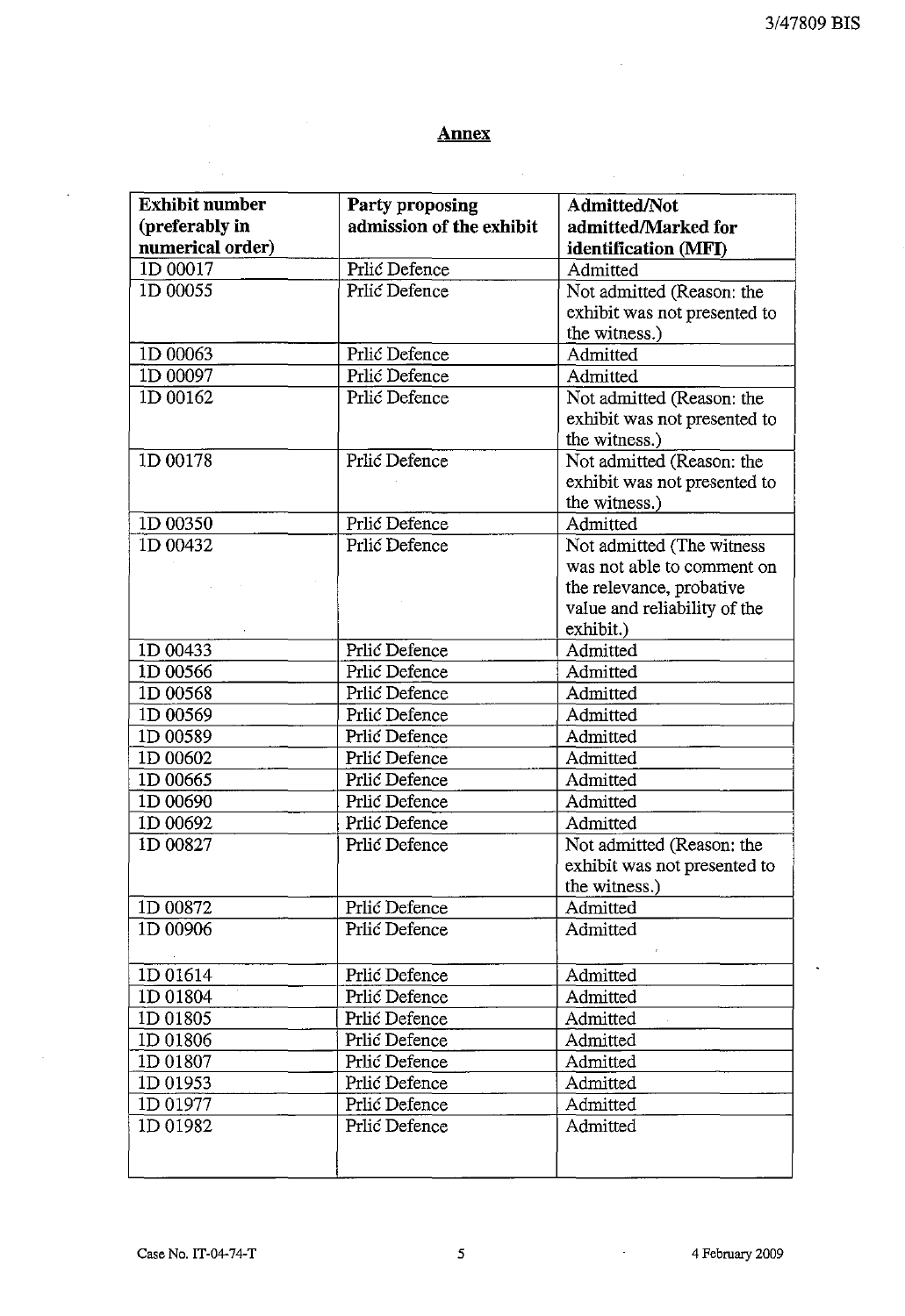| 1D 02018 | Prlić Defence              | Not admitted (Reason: the     |
|----------|----------------------------|-------------------------------|
|          |                            | exhibit was not presented to  |
|          |                            | the witness.)                 |
| 1D 02038 | Prlić Defence              | Admitted                      |
| 1D 02390 | Prlić Defence              | Admitted                      |
| 1D 02396 | Prlić Defence              | Admitted                      |
| 1D 02444 | Prlić Defence              | Admitted                      |
| 1D 02665 | Prlić Defence              | Admitted                      |
| 1D 02666 | Prlić Defence              | Admitted                      |
| 1D 02667 | Prlić Defence              | Admitted                      |
| ID 02668 | Prlić Defence              | Admitted                      |
| 1D 02669 | Prlić Defence              | Admitted                      |
| 1D 02670 | Prlić and Praljak Defences | Admitted                      |
| 1D 02671 | Prlić and Praljak Defences | Admitted                      |
|          |                            |                               |
| 1D 02714 | Prlić Defence              | Admitted                      |
| 1D 02715 | Prlić Defence              | Admitted                      |
| 1D 02716 | Prlić Defence              | Admitted                      |
| 1D 02743 | Prlić Defence              | Admitted                      |
| ID 02754 | Prlić Defence              | Admitted                      |
| IC 00850 | Praljak Defence            | Admitted                      |
| IC 00851 | Praljak Defence            | Admitted                      |
| IC 00852 | Praljak Defence            | Admitted                      |
| IC 00853 | Praljak Defence            | Admitted                      |
| 1D 00549 | Praljak Defence            | Admitted                      |
| 1D 02672 | Praljak Defence            | Admitted                      |
| P 00578  | Prosecution                | Admitted                      |
| P 01818  | Prosecution                | Admitted                      |
| P 03053  | Prosecution                | Admitted                      |
| P 04699  | Prosecution                | Moot (Reason: Already         |
|          |                            | admitted by the Order to      |
|          |                            | Admit Evidence Relative to    |
|          |                            | Witness William               |
|          |                            | Tomljanovich of 2 October     |
|          |                            | 2006.)                        |
| P 05551  | Prosecution                | Admitted                      |
| P 06807  | Prosecution                | Admitted                      |
| P 08489  | Prosecution                | Not admitted (The             |
|          |                            | Prosecution failed to specify |
|          |                            | the pages requested for       |
|          |                            | admission.)                   |
| P 10620  | Prosecution                | Not admitted (The             |
|          |                            | Prosecution failed to specify |
|          |                            | which extracts were           |
|          |                            | presented to the Witness and  |
| I        |                            | requested for admission.)     |
| P 10627  | Prosecution                | Admitted                      |
|          |                            |                               |
|          |                            |                               |

 $\sim$   $\sim$ 

 $\sim 10^7$